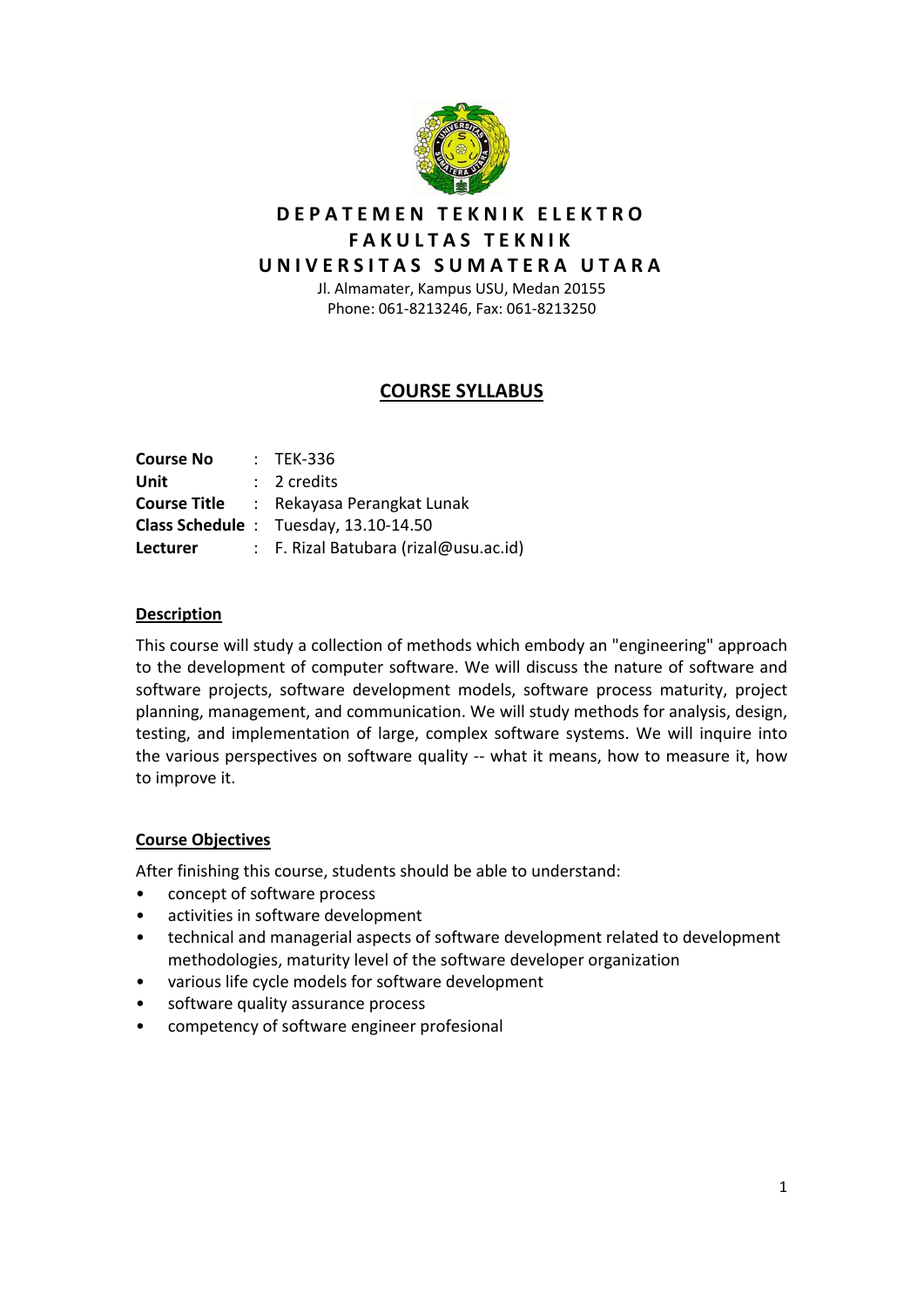#### **Method of Delivery**

This is a student‐centered type of teaching where there will be lots of discussions and sharing experiences among us. Students are fully suggested to be active and participative.

#### **Required Reading**

- [1] Pressman, Roger. *Software Engineering: A Practitioner's Approach*, 6th Edition, Mc.Graw‐Hill International, USA, 2005.
- [2] Sommerville, Ian, *Software Engineering*, 7th Edition, Pearson Addison Wesley, England, 2004
- [3] Online: *www.sei.cmu.edu*

#### **Assignments**

Readings. Readings are an essential part of your effort to understand the materials. I suggest that you read ahead and use class time to ask questions that weren't clear in the readings or to share your thoughts with the class.

Class Participation. Class participations consist of question and answer  $(Q/A)$  session, and class present. Q/A provides immediate feedback on previous materials and will be administered at the end of each chapter. Class participation constitutes 10 percent of your grade.

Quizzes. There will be quizzes delivered in class a. No notification being made in advance to deliver quiz. You have to be ready anytime for a short time quiz as a medium for immediate feedback.

Case Analysis (Individual Project). The purpose of the case analysis is to summarize your thought processes and communicate them in writing. The length of the paper is limited to ten pages, 1.5‐spaced with margins not exceeding one inch. Your paper should be simple, concise and well-written. Detailed instructions will be given in class.

Group Project**.** There will be one software engineering project, which you will do as part of a team. The project will require you to make incremental deliveries through out the term, which will be graded. The objective of the project is to give you experience trying to apply the principles and techniques covered in the course, as part of team working on a real software product. The project will be carried out step‐by‐step. The progress will be monitored accordingly.

Exams. There will be two exams. The midterm will cover the first eight weeks of the course materials. The final exam will cover the next eight weeks of the course materials. These examinations will be "closed book". That is, no books or reference materials will be allowed in the examination room. These are the main check on how much you have learned from the course.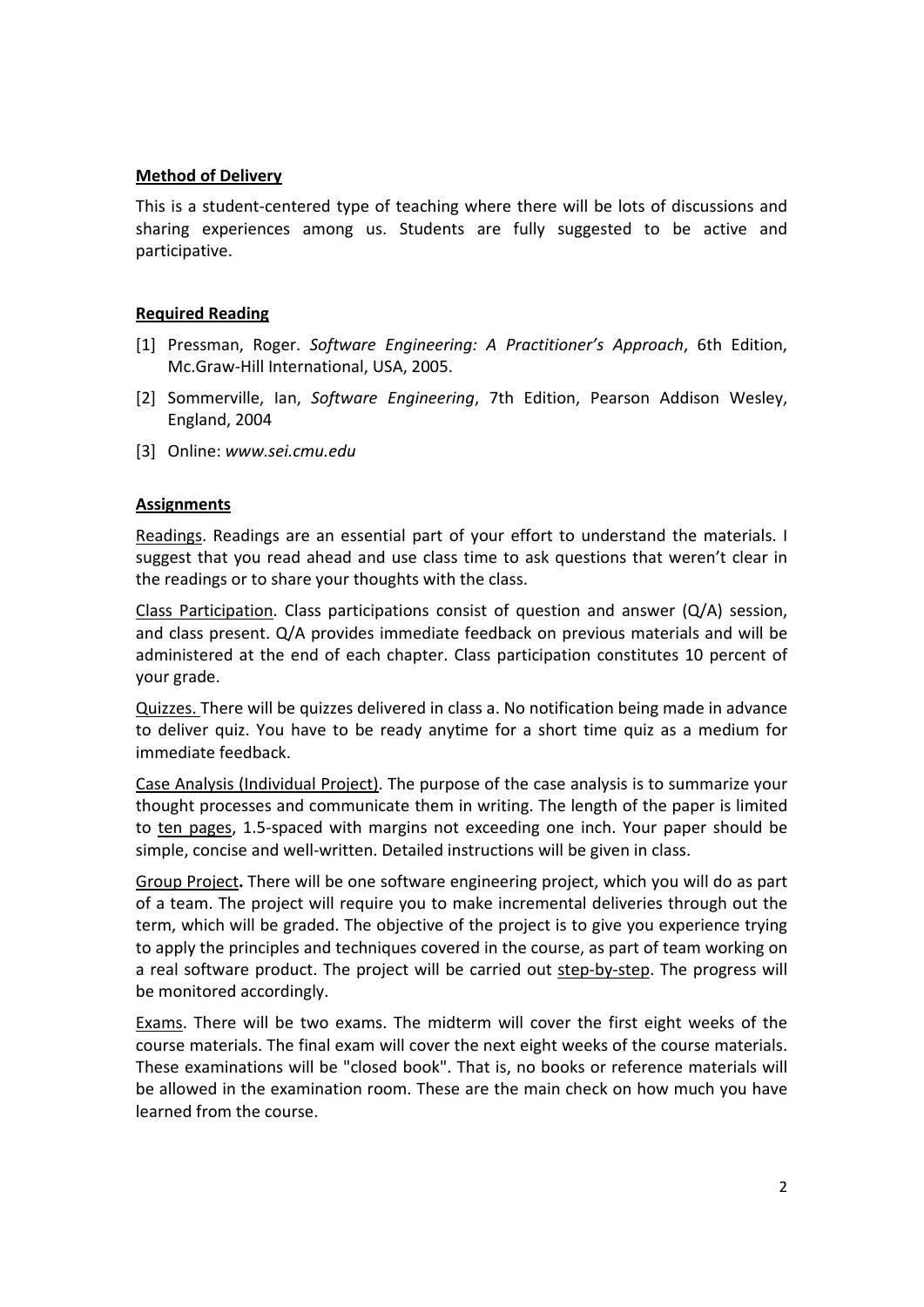### **Evaluation**

Your final grade will not rest on one or two exams but will be based on how many points you accumulate throughout the semester. My view is that this would better reflect your learning process and would minimize anxiety associated with exams. The weights assigned to each component are as follows:

| Final exams<br>Total | 30%<br>100% |
|----------------------|-------------|
| Midterm exams        | 20%         |
| <b>Group Project</b> | 20%         |
| Individual project   | 10%         |
| Quizzes              | 10%         |
| Class participation  | 10%         |

#### **Class Policies**

Attendance. Students are expected to attend class regularly. There are 80% minimum attendance requirements, and attendance sheets will be passed out and will be factored into your class participation grade. In the case of absence, students are responsible to stay current on information regarding materials covered in class and any changes in schedule.

Late Assignments. For each day an assignment is turned late, the total grade will be deducted 5 (five) points. If you have a justified reason for not turning the assignment on time (e.g., due to extenuating circumstances), please let me know prior to the due date. I want to be flexible, yet fair to other students in the class. All late assignments are to be turned in to department.

Academic dishonesty and Incompletes. Each student should be familiar with the guidelines set in the "Code of Student Ethics" for issues pertaining to academic dishonesty. No incompletes (I) will be assigned. There will be no makeup exams unless prior notice is given and documentation of emergency is given.